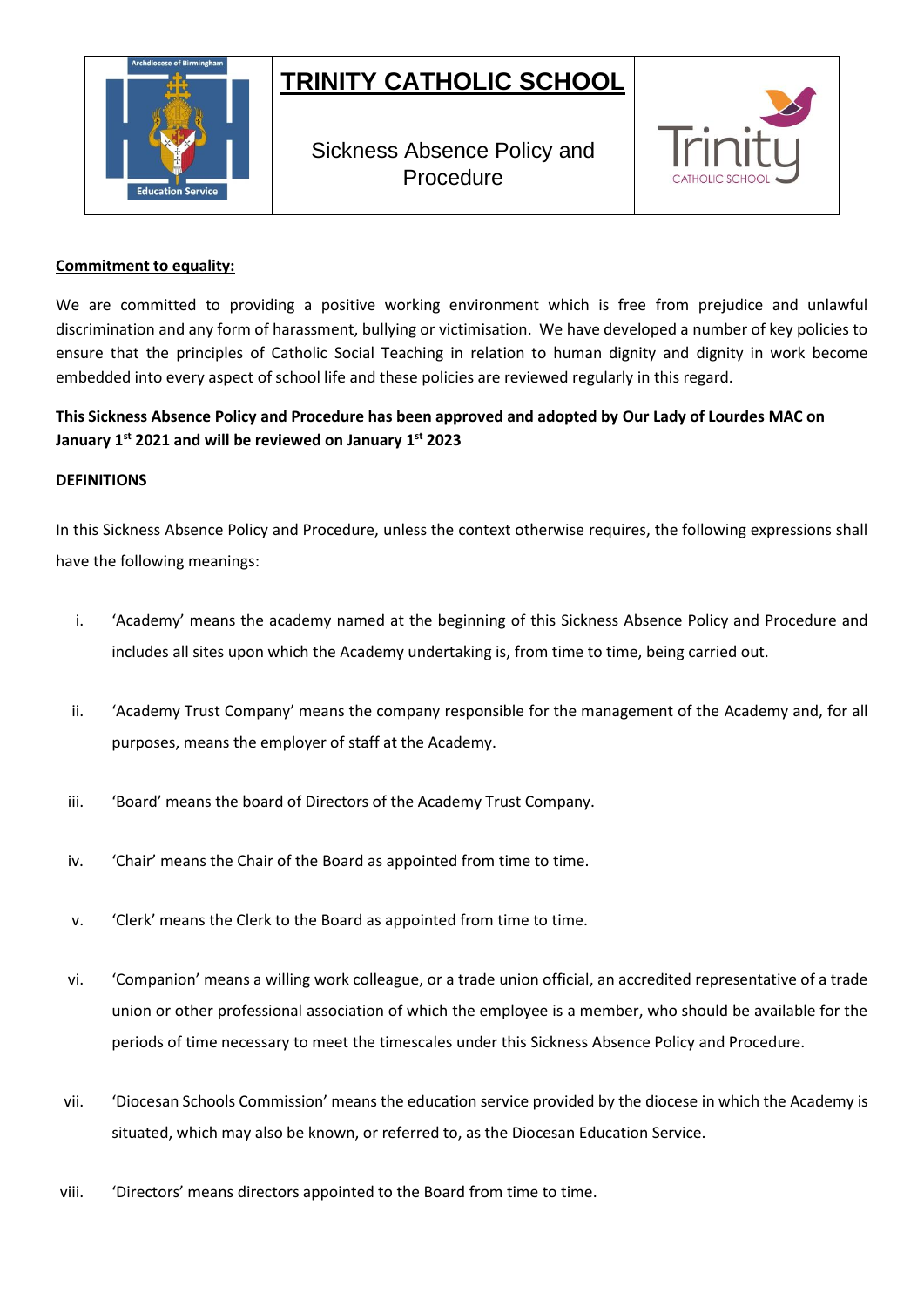- ix. 'Headteacher' means the most senior teacher in the Academy who is responsible for its management and administration. Such teacher may also be referred to as the Head of School or Principal.
- x. 'Vice-Chair' means the Vice-Chair of the Board as elected from time to time.
- xi. 'Working Day' means any day on which you would ordinarily work if you were a full-time employee. In other words, 'Working Day' may apply differently to teaching and non-teaching staff. However, part-time and fulltime staff will not be treated differently for the purposes of implementing this Sickness Absence Policy and Procedure.
- xii. 'Working Week' means any week during which you would ordinarily work.

# **1. SCOPE**

- 1.1 This Sickness Absence Policy and Procedure applies to you if you are an employee or worker at the Academy (hereinafter referred to as an "employee" or "you"). Regular attendance at work is a term of every employee's contract of employment. However, it is recognised that employees will, on occasion, have an acceptable health reason to be absent from work.
- 1.2 The purpose of this Sickness Absence Policy and Procedure is to establish a framework for the effective management of staff sickness absence taking into account both the wellbeing of employees and the requirements of the Academy Trust Company to deliver an effective education to its pupils. In implementing this Sickness Absence Policy and Procedure, the aim is to promote honest and constructive discussions.
- 1.3 An employee is entitled to have access, by arrangement, to their personnel file and to request the deletion of time-expired records in line with the provisions of the General Data Protection Regulation and the Data Protection Act 2018.
- 1.4 The Academy Trust Company delegates its authority in the manner set out in this policy.
- 1.5 When implementing this policy and procedure, the Academy Trust Company should have regard to the Academy Trust Company's Health and Safety Policy and Procedure in relation to any overlapping health and safety consideration(s) that may arise.
- 1.6 This policy and procedure may be used concurrently with any other applicable policy and procedure. Where an employee is already subject to one of the Academy Trust Company's policies there will not be any automatic delay or pause in the conduct of that policy as a result of an employee's sickness absence. In such circumstances, the employee and the Headteacher, or in the case where the absence relates to the Headteacher, the Headteacher and the Chair, will meet to discuss whether or not one of the procedures should be suspended, taking into account the most recent medical advice. The final decision as to whether or not to suspend any procedure will be taken by the Headteacher or the Chair (as appropriate) and their decision shall be final.
- 1.7 The Academy Trust Company is committed to providing a supportive working environment for all employees. The Academy Trust company is also committed to ensuring respect, objectivity, belief in the dignity of the individual, consistency of treatment and fairness in the operation of this policy. This commitment extends to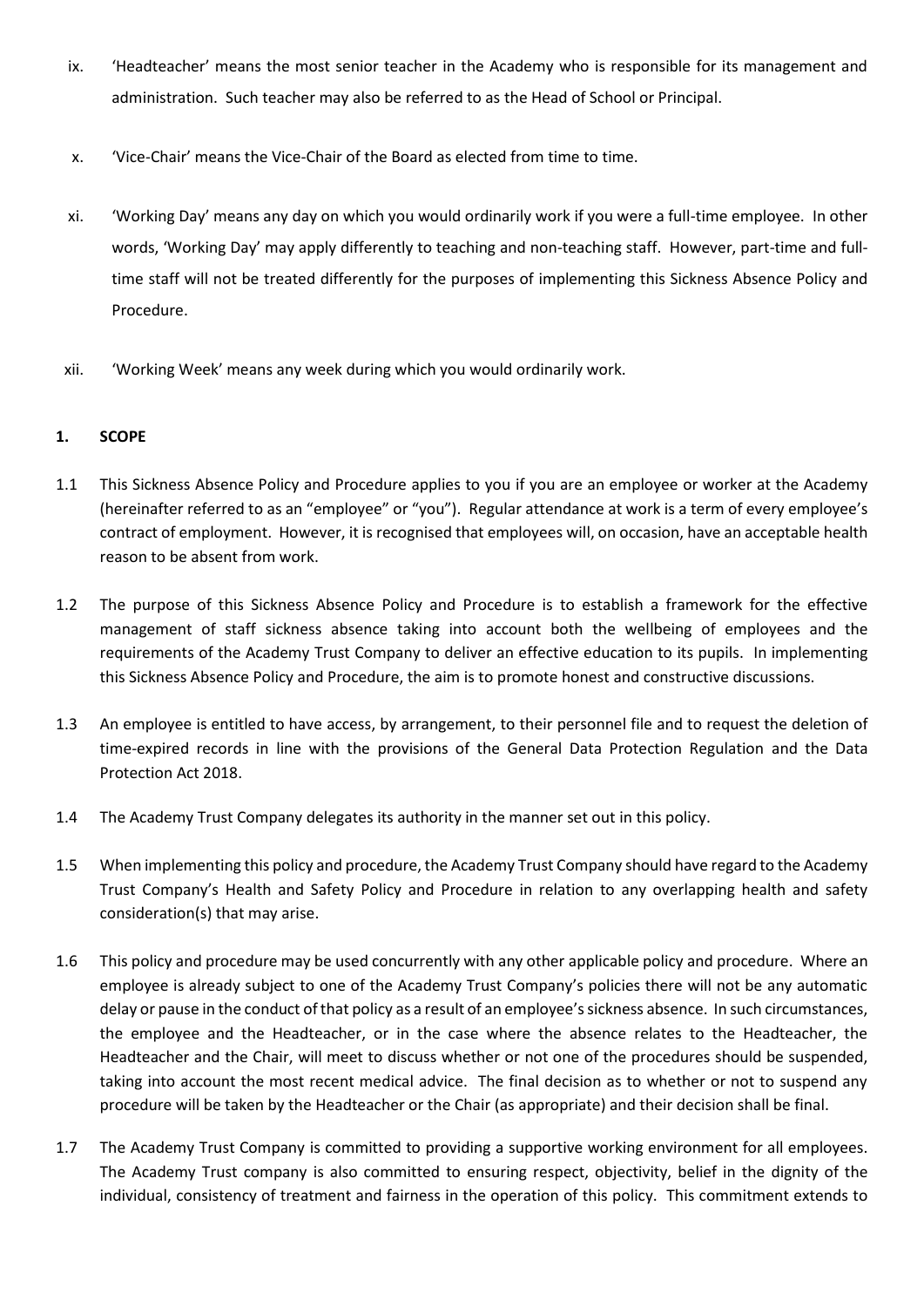promoting equality of opportunity and eliminating unlawful discrimination throughout the Academy community [which includes all of the academies in the Academy Trust Company's group].

- 1.8 This Sickness Absence Policy and Procedure offers opportunities to ensure justice for teachers, support staff and pupils alike and has the potential for the expression of Christian qualities such as honesty, self-knowledge, respect for others and their gifts, recognition of the needs and achievements of others, challenge of self and others, personal growth and openness.
- 1.9 Reasonable adjustments to this procedure may be considered in appropriate cases, depending on the specific circumstances, for example, where an employee is diagnosed with a terminal illness. All modifications to this procedure will be discussed with the employee and a record of the modifications will be made.
- 1.10 The procedures contained in this Sickness Absence Policy and Procedure allow employees to raise mental health concerns in the knowledge that the Academy Trust Company will provide appropriate support when the employee seeks help. Employees experiencing mental health challenges will have access to appropriate reasonable adjustments, phased returns and Occupational Health referrals as set out in this Sickness Absence Policy and Procedure.
- 1.11 Consideration will be given to any difficulties which an employee may be facing, and the Academy Trust Company will provide reasonable support and assistance to help the employee to overcome them. Such support and assistance may include, where appropriate, the Academy Trust Company seeking medical or other advice regarding the effective management of any sickness absence.
- 1.12 All personal and sensitive personal data obtained during the operation of this Sickness Absence Policy and Procedure will be handled with the utmost integrity and confidentiality.

# **2. GENERAL PRINCIPLES**

The Academy Trust Company will:

- 2.1 Never ignore sickness absence
- 2.2 Always monitor sickness absence
- 2.3 Ensure that short term absences do not go unnoticed
- 2.4 Take swift, supportive action if the absence is work related
- 2.5 Keep accurate, up to date, employee attendance records
- 2.6 Handle attendance problems promptly and sensitively, in a supportive manner
- 2.7 Develop and maintain an atmosphere that encourages people to come to work
- 2.8 Ensure that employee wellbeing is monitored and that an atmosphere is developed in which employee wellbeing is given due importance
- 2.9 Deal with each person as an individual
- 2.10 Treat all staff fairly and consistently
- 2.11 Keep the Academy's sickness absence rate under review
- 2.12 Seek support and advice from its HR provider, Occupational Health and the Diocesan Schools Commission, as appropriate.

### **3. INFORMAL APPROACH**

3.1 Prior to invoking the formal steps set out in this Policy and Procedure you and/or your line manager or the Headteacher may (where appropriate and practicable) initiate an informal discussion regarding your absence from work with a view to facilitating your attendance at work and providing assistance and support where necessary. Where the absence relates to the Headteacher, this meeting will be with the Chair.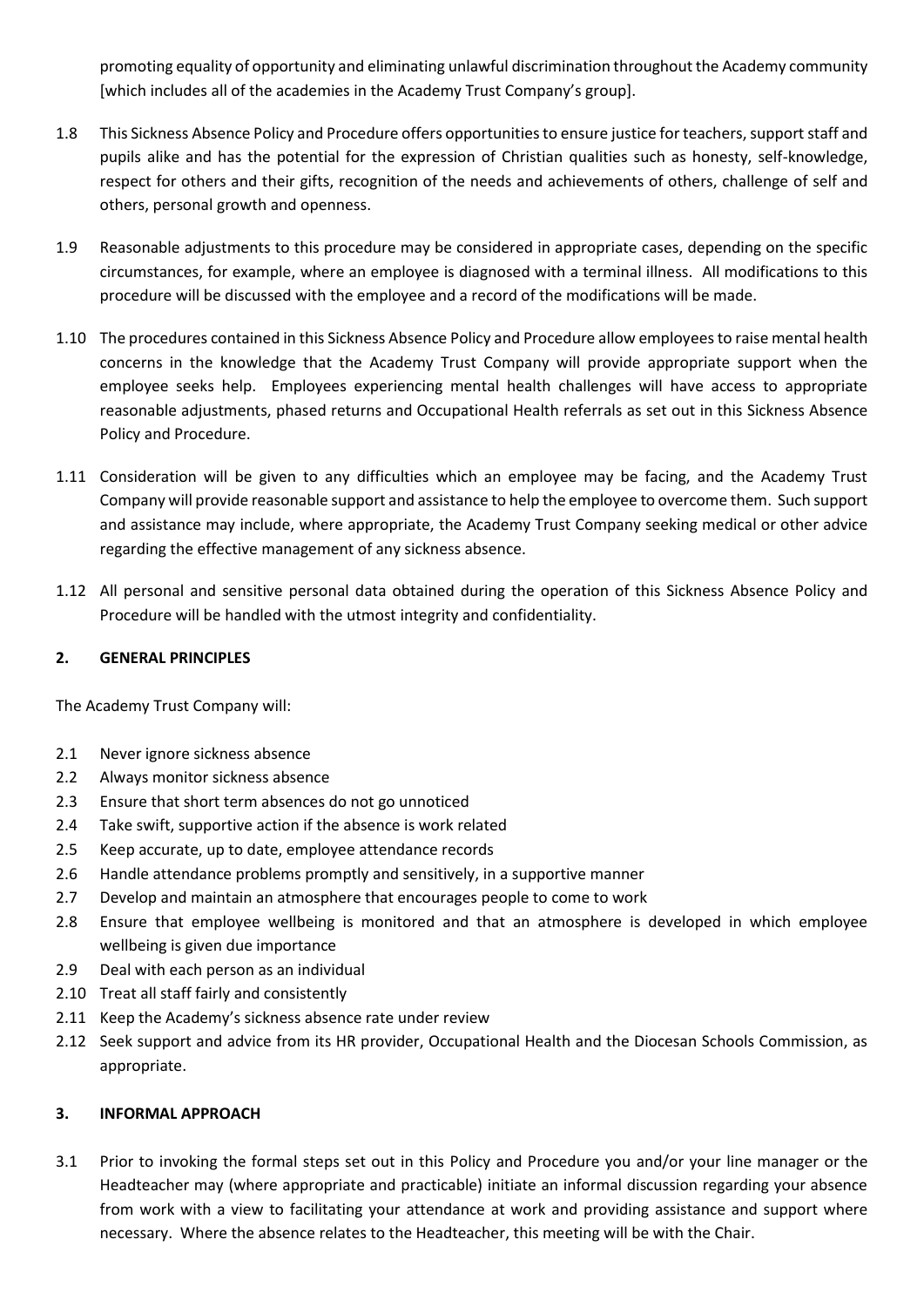- 3.2 Depending on the circumstances and cause of your absence, an informal discussion may lead to agreeing strategies with you to help improve and maintain your attendance levels. This may include a referral to Occupational Health.
- 3.3 Following an informal discussion, you will be provided with a note of the discussion and you will have an opportunity to provide written comments on the note of the meeting prior to it being included on your personnel file. The note of the meeting will include details of any strategies agreed with you to help improve and maintain your attendance along with a timescale for improvement and a review of your progress.
- 3.4 The Academy Trust Company is not procedurally required to implement an informal approach to investigating the reason for your absence although the Academy Trust Company acknowledges that it is good practice to do so, and it will expect an informal approach to be followed in the majority of cases. It is your responsibility to follow the appropriate procedure with regard to informing the Academy Trust Company of the reason for your absence and to fulfil your obligations as set out in Paragraph 4 below. It should be noted that periods of absence that are dealt with using an informal approach count towards the review points set out in Paragraphs 9 and 10.

## **4. EMPLOYEE'S OBLIGATIONS**

Employees are expected to:

- 4.1 Attend work when fit to do so
- 4.2 Comply with the Academy Trust Company's sickness notification procedure
- 4.3 Seek medical advice and treatment and, where appropriate, ensure that it is received as quickly as possible in order to facilitate a return to work
- 4.4 Take and follow the medical advice and treatment offered
- 4.5 Keep in regular touch (consistent with your medical condition) and inform the Headteacher, or nominated person (or where the absence relates to the Headteacher, the Chair), of any significant developments affecting the period of absence
- 4.6 Attend all medical appointments, (including Occupational Health appointments as required)
- 4.7 Inform the Headteacher (or where the absence relates to the Headteacher, the Chair) immediately of any side effects associated with your health condition and/or medication that could have an impact on your suitability to work with children.

#### **5. SICKNESS NOTIFICATION PROCEDURE**

- 5.1 As soon as you are aware that you will be absent from work, you must contact the Sickness Absence phone line no later than 8am each morning in accordance with the terms of your Contract of Employment. If you do not report for work and you have not explained the reason for your absence then you should expect to be contacted by either telephone, email, letter or text by your line manager or other nominated individual who will want to enquire after your health.
- 5.2 You should contact the Academy/Academy Trust Company personally and not ask third parties (such as members of your family or friends) to inform the Academy/Academy Trust Company on your behalf. This is because the Academy/Academy Trust Company cannot be certain of the identity of the third party and whether they are acting in your interests. In exceptional circumstances where you are physically incapable of communicating with the Academy/Academy Trust Company yourself, (for example due to being hospitalised in a state of concussion), it may be necessary for the Academy/Academy Trust Company to rely on a third-party's explanation for your absence.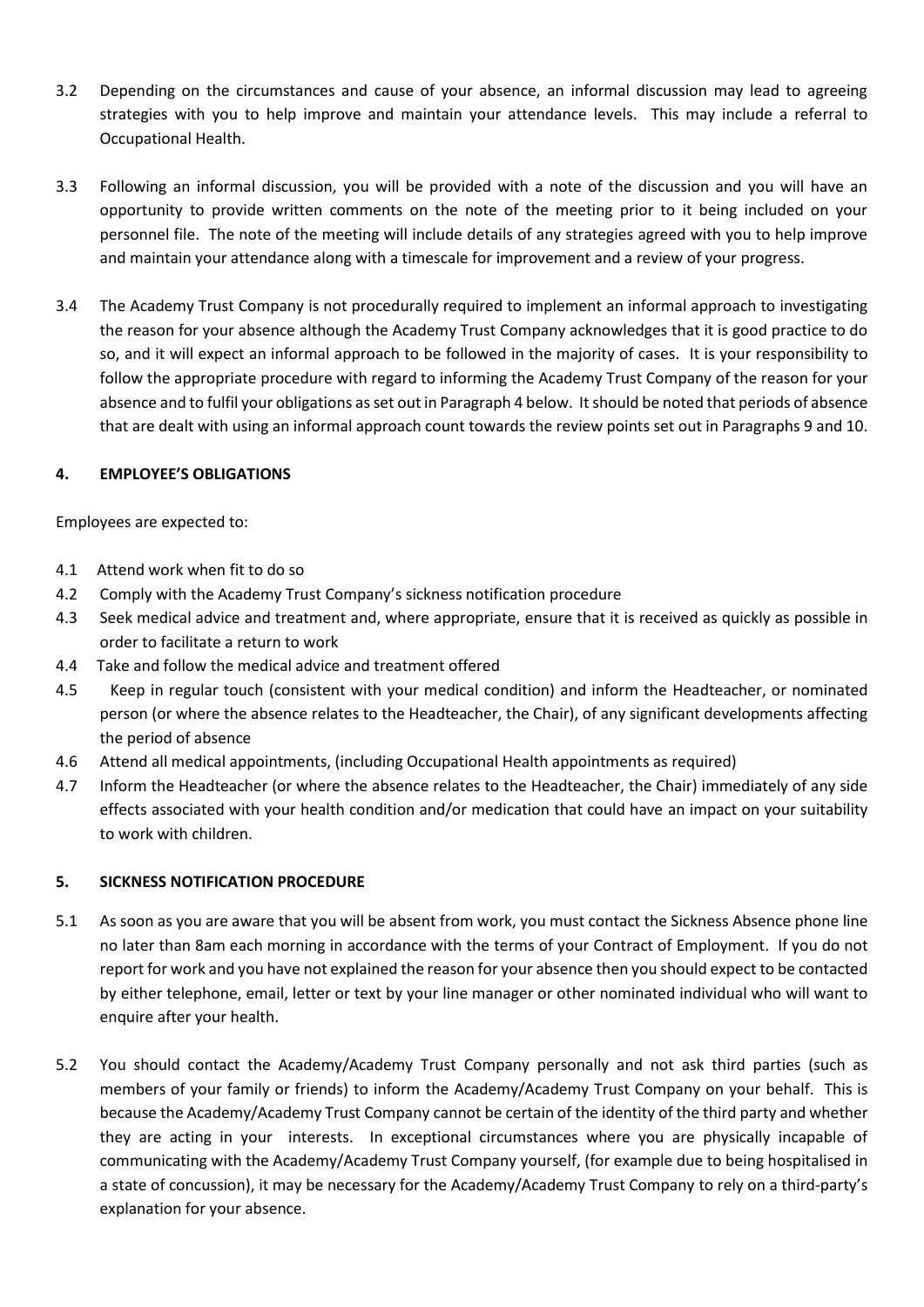- 5.3 Brief details of the reason for your absence and, if possible, some indication of a likely return to work date should be given during this contact. The position in relation to current workload should be discussed in order to help the Academy/Academy Trust Company make appropriate cover arrangements. You should ensure that the Academy/Academy Trust Company is kept informed of your expected return to work date.
- 5.4 If your absence is the result of an accident or an injury sustained at work then this information must be made known. You should indicate if the incident has been reported, when it was reported and to whom.
- 5.5 If you are still unfit for work after three successive Working Days you must contact the Headteacher or nominated person on the fourth day of absence and advise them of the likely duration of your continued absence according to any medical advice you may have received.
- 5.6 A doctor's Statement of Fitness for Work (a "doctor's statement") must be provided by all staff and sent to the Headteacher or other nominated person from the  $8<sup>th</sup>$  calendar day of sickness (when counting days for this purpose Saturdays and Sundays are included). A doctor's statement is advisory, and its contents will be considered carefully when determining what action to take pursuant to this Sickness Absence Policy and Procedure. Where a doctor's statement indicates that you are fit for work but with adjustments, you will be asked to meet with the Headteacher, your line manager or other nominated person to discuss what adjustments can be made. Where it is not possible to make any of the suggested adjustments, you will remain on sickness absence until it is possible to make the adjustments or until adjustments are no longer required.
- 5.7 If more than one doctor's statement is required for any period of absence, you must keep the Headteacher, or nominated person, informed of developments on a weekly basis. The Headteacher, or other nominated person, is also entitled to make reasonable contact with you during your sickness absence, whether or not you have complied with the requirement to make weekly contact. The purpose of maintaining such contact (whether on a weekly or reasonable basis) during such period of sickness absence is to ensure that the educational needs of the Academy/Academy Trust Company are fulfilled, to give you the opportunity to indicate if there are any ways in which the Academy Trust Company may be able to support you and to give you the opportunity (if you wish it) to be kept up to date with developments at the Academy/Academy Trust Company.
- 5.8 The requirement that you maintain weekly contact during any period of sickness absence may be relaxed by the Academy Trust Company if a doctor's statement indicates that such contact would hamper your return to work or your recovery or, alternatively, by agreement between you and the Academy Trust Company.
- 5.9 If you require information relating to sick pay entitlements please refer to the relevant provisions in the Burgundy Book or the Green Book as appropriate. [Support staff employed pursuant to the terms of the Green Book should also note the requirement to sign a statement detailing the reasons for absence for all absences up to and including seven days

# **6. RETURN TO WORK DISCUSSIONS**

6.1 After **every** absence your line manager (or other appointed person) will welcome you back to work within three Working Days of your return and discuss with you:

- (a) the reasons for your absence;
- (b) whether the appropriate notification was provided;
- (c) your fitness to work; and
- (d) whether there are any issues which require particular support from the Academy Trust Company which may include a phased return to work, risk assessments or reasonable adjustments.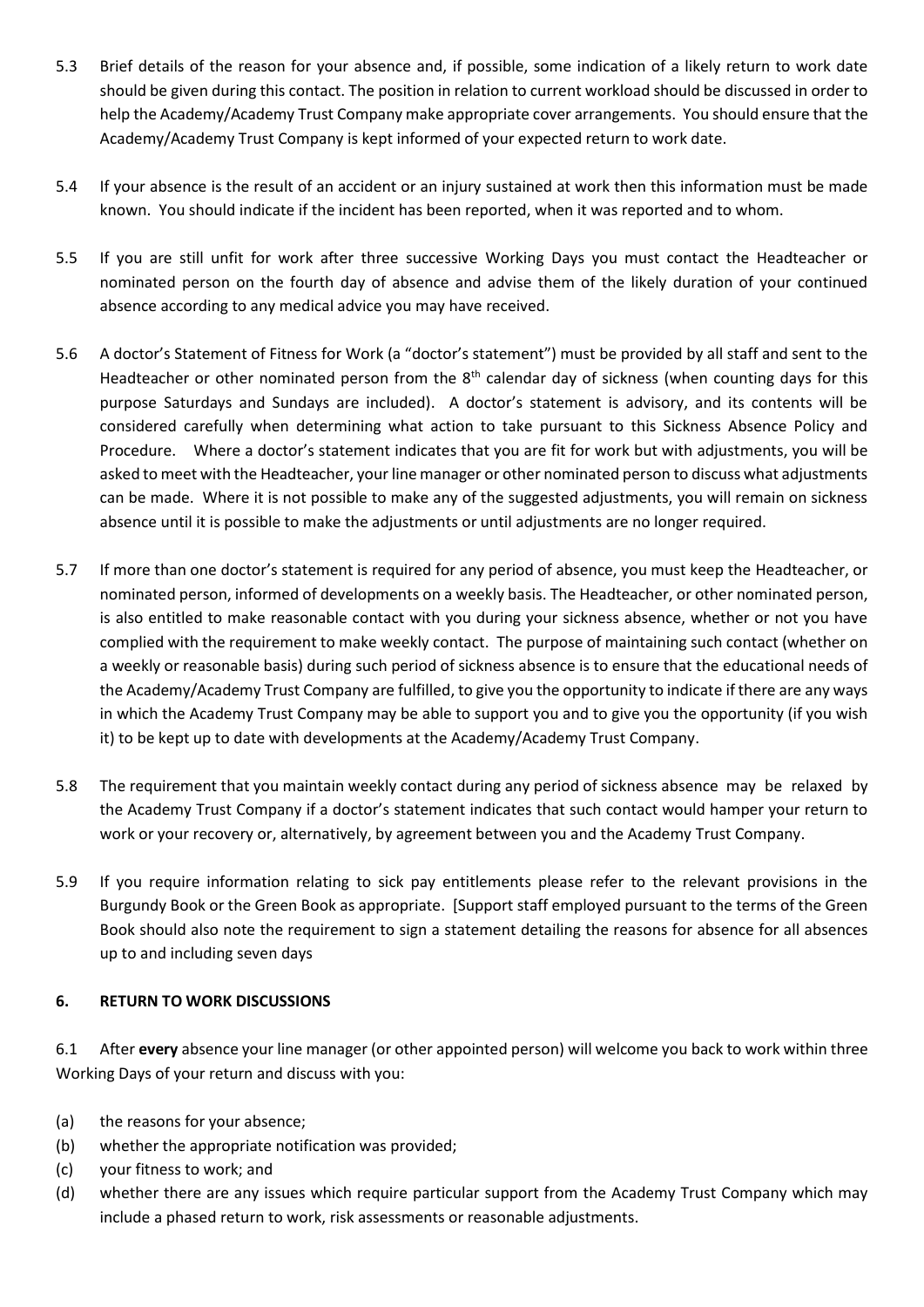- 6.2 A record of this return to work discussion will be placed on your personnel file and you will be provided with an opportunity to provide written comments on the record of the return to work discussion prior to it being included in your personnel file.
- 6.3 Your line manager (or other appointed person) may use the return to work discussion as an opportunity to bring you up to date with developments within the Academy/Academy Trust Company during your absence.
- 6.4 It is anticipated that a return to work discussion will normally last up to 15 minutes, but this is an indication only.
- 6.5 Because of the nature of your medical condition you may prefer not to discuss the reasons for your absence with your line manager (or other appointed person) and, in that case, you may hold the return to work discussion with a member of the senior leadership team identified by the Headteacher. If you have any preference in relation to the identity of the member of the senior leadership team, for example, because you would prefer to have the discussion with somebody of the same sex, such request will not be unreasonably refused.
- 6.6 All return to work discussions will be supportive and will seek to address any issues that might lead to future absence.
- 6.7 It should be noted that a return to work discussion will be held following every period of absence regardless of its duration. If a review point has been reached as outlined Paragraphs 9 or 10 a return to work discussion will still be held and the employee will be told in this discussion to expect an invitation to a Formal Absence Review Meeting.
- 6.8 If you have been absent for a long period it may be appropriate to arrange for a return to work discussion to take place before the day of your return. A phased return to work may be planned in this meeting along with any reasonable adjustments.

# **7. OCCUPATIONAL HEALTH REFERRAL**

- 7.1 The Academy Trust Company may, at any time it considers appropriate, refer you to Occupational Health for an assessment of your health and:
- (a) Its impact on your attendance at work
- (b) Its impact on your fitness to perform the duties required by your employment
- (c) Its impact on your ability to attend formal meetings or interviews
- (d) What reasonable steps the Academy Trust Company could take to improve your health and/or attendance, particularly where the Occupational Health assessment concludes that the condition is work related.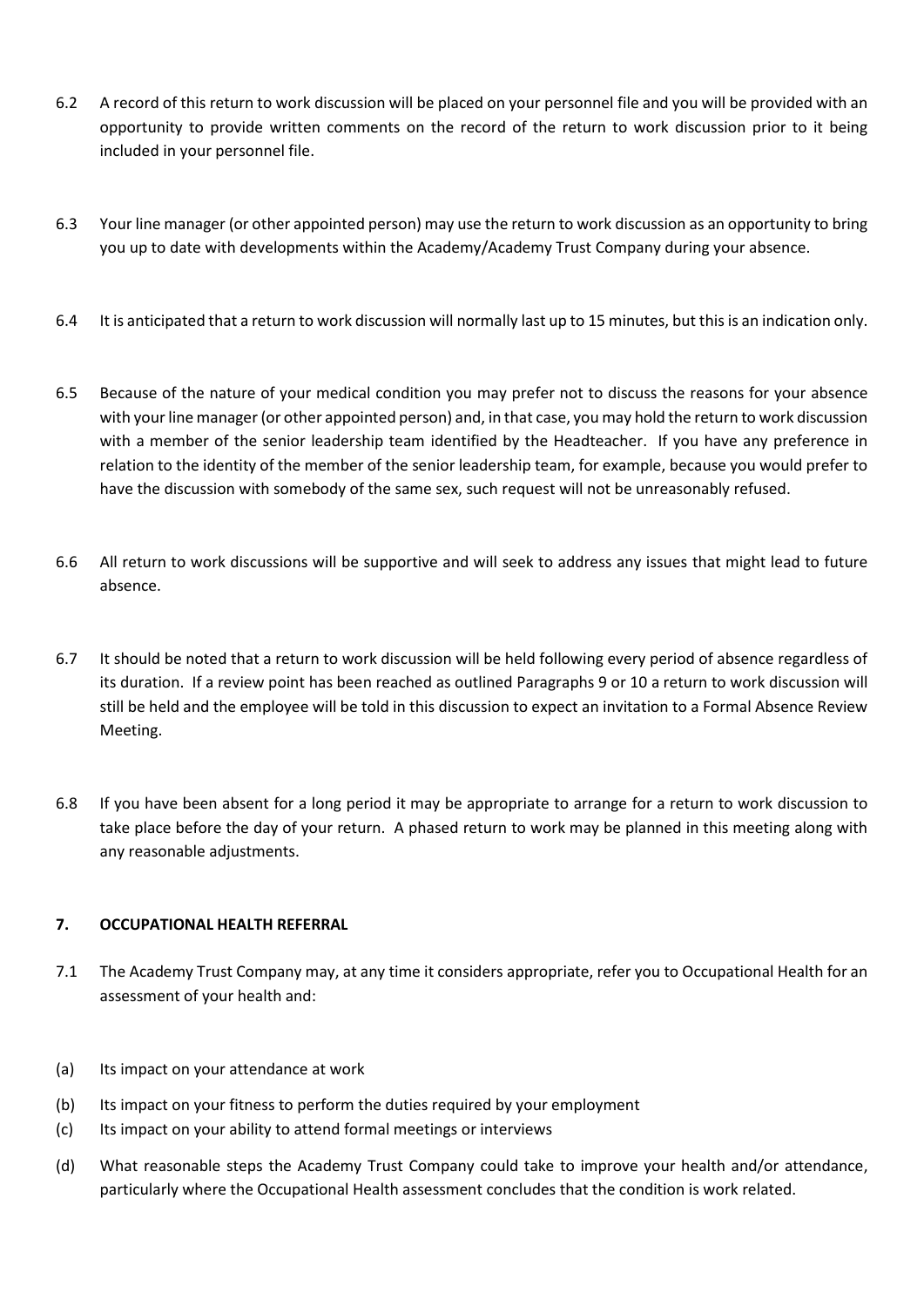- 7.2 A referral to Occupational Health is a supportive measure and you are expected to cooperate fully where such a referral is made. Occupational Health appointments will be scheduled during working time, where possible.
- 7.3 Before making any decision to dismiss you on notice under this Sickness Absence Policy and Procedure the Academy Trust Company will have referred you for at least one Occupational Health assessment and will usually consider the most recent assessment.
- 7.4 Notwithstanding Paragraph 7.3 above, if you decide not to engage in an Occupational Health referral the Academy Trust Company will have no option but to proceed to make decisions without the benefit of medical advice.

# **8. ABSENCE REVIEWER, FINAL ABSENCE REVIEWER AND APPEAL MANAGER**

The table below sets out the persons to be appointed, where possible, throughout the stages of the sickness absence review procedure depending on the person who is/has been absent from work due to sickness:

| <b>Employee Level</b>       | <b>Absence Reviewer</b>                                                                       | <b>Final Absence</b><br><b>Reviewer</b>                    | <b>Appeal Manager (re</b><br><b>Absence Letters)</b>                                              | <b>Appeal</b><br><b>Manager</b> (re<br>Dismissal)                   |
|-----------------------------|-----------------------------------------------------------------------------------------------|------------------------------------------------------------|---------------------------------------------------------------------------------------------------|---------------------------------------------------------------------|
| Headteacher                 | Chair or a non-staff<br>Director (other than the<br>Vice-Chair) appointed by<br>the Chair     | Directors' Absence<br>Panel appointed by<br>the Vice-Chair | A non-staff<br>Director(other than<br>the Chair or Vice-<br>Chair) appointed by<br>the Vice-Chair | Directors'<br>Appeal Panel,<br>appointed by<br>the Vice-Chair       |
| Other Leadership<br>Spine   | Headteacher                                                                                   | Directors' Absence<br>Panel appointed by<br>the Chair      | A non-staff Director<br>(other than the Chair<br>or Vice-Chair)<br>appointed by the<br>Vice-Chair | Directors'<br><b>Appeal Panel</b><br>appointed by<br>the Vice-Chair |
| <b>Other Teaching Staff</b> | Headteacher or a<br>sufficiently senior<br>member of staff<br>appointed by the<br>Headteacher | Directors' Absence<br>Panel appointed by<br>the Chair      | A non-staff Director<br>(other than the Chair<br>or Vice-Chair)<br>appointed by the<br>Vice-Chair | Directors'<br><b>Appeal Panel</b><br>appointed by<br>the Vice-Chair |
| <b>Other Support Staff</b>  | Headteacher or a<br>sufficiently senior<br>member of staff<br>appointed by the<br>Headteacher | Directors' Absence<br>Panel appointed by<br>the Chair      | A non-staff Director<br>(other than the Chair<br>or Vice-Chair)<br>appointed by the<br>Vice-Chair | Directors'<br><b>Appeal Panel</b><br>appointed by<br>the Vice-Chair |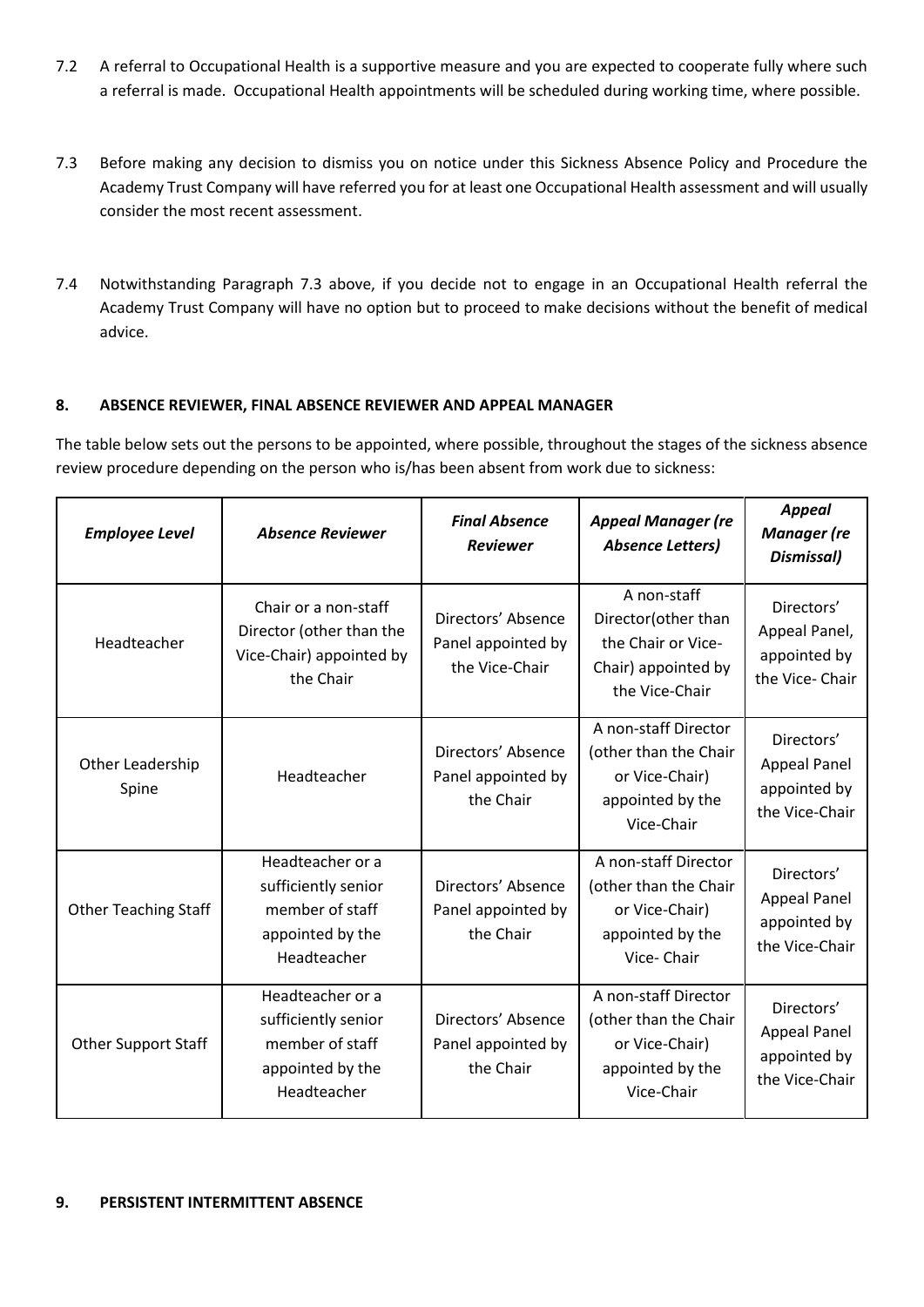- 9.1 Persistent intermittent sickness absence can be defined as frequent short-term absences from work that are normally sporadic and attributable to minor ailments, in many cases such periods of absence are unconnected. If periods of persistent intermittent sickness absence are for the same illness, a referral to Occupational Health may be required.
- 9.2 Managerial problems can be created by the frequency of persistent intermittent absences. The reasons behind persistent intermittent absences will always be investigated as such absences can only be addressed effectively through proper monitoring systems and effective management action.

## **Review Points**

- 9.3 When the following review points are reached, the Academy Trust Company will consider whether a Formal Absence Review Meeting is required. Decisions will be taken on an individual basis and a Formal Absence Review Meeting will not take place automatically as soon as a review point is reached, it may also be appropriate in some cases to hold a Formal Absence Review Meeting prior to a review point being reached:
- (a) Sickness absence of 10 or more Working Days in any 12-month period, accrued over 3 or more periods of absence.
- (b) Sickness absence of 6 or more Working Days in any 4-month period accrued over 2 or more periods of absence.
- (c) Two periods of sickness absence of 4 or more Working Days in any 12-month period.
- (d) Any levels of absence which show a trend or pattern e.g. Friday Monday absences, monthly dates (e.g. last Friday every month) and any other notable dates.

#### **10. LONG TERM ABSENCE**

10.1 Long-term absence, (which is usually defined as an absence lasting at least 4 calendar weeks), is where an employee is absent from work for a considerable number of weeks or months as the result of a serious health problem or planned medical procedure. It can normally be distinguished from persistent intermittent absence in that it tends to be continuous and is usually as a result of an underlying medical condition.

#### **Review Points**

10.2 Any long-term absence lasting 4 Working Weeks or more will normally lead to a Formal Absence Review Meeting but each case will be looked at individually and an absence lasting 4 Working Weeks or more will not automatically lead to a Formal Absence Review Meeting. In cases of long-term absence where a doctor's statement confirms that you will be absent from work for a period longer than 4 Working Weeks, any Formal Absence Review Meeting will be held towards the end of the certified period of absence.

## **11. FORMAL ABSENCE REVIEW MEETINGS**

11.1 Where a Formal Absence Review Meeting is due to take place in accordance with Paragraphs 9.3 or 10.2 above, the Academy Trust Company will appoint an Absence Reviewer in accordance with Paragraph 8. The Absence Reviewer will write to you inviting you to a Formal Absence Review Meeting. You will be given at least 5 Working Days' written notice of such meeting. At the same time as sending you the letter inviting you to the Formal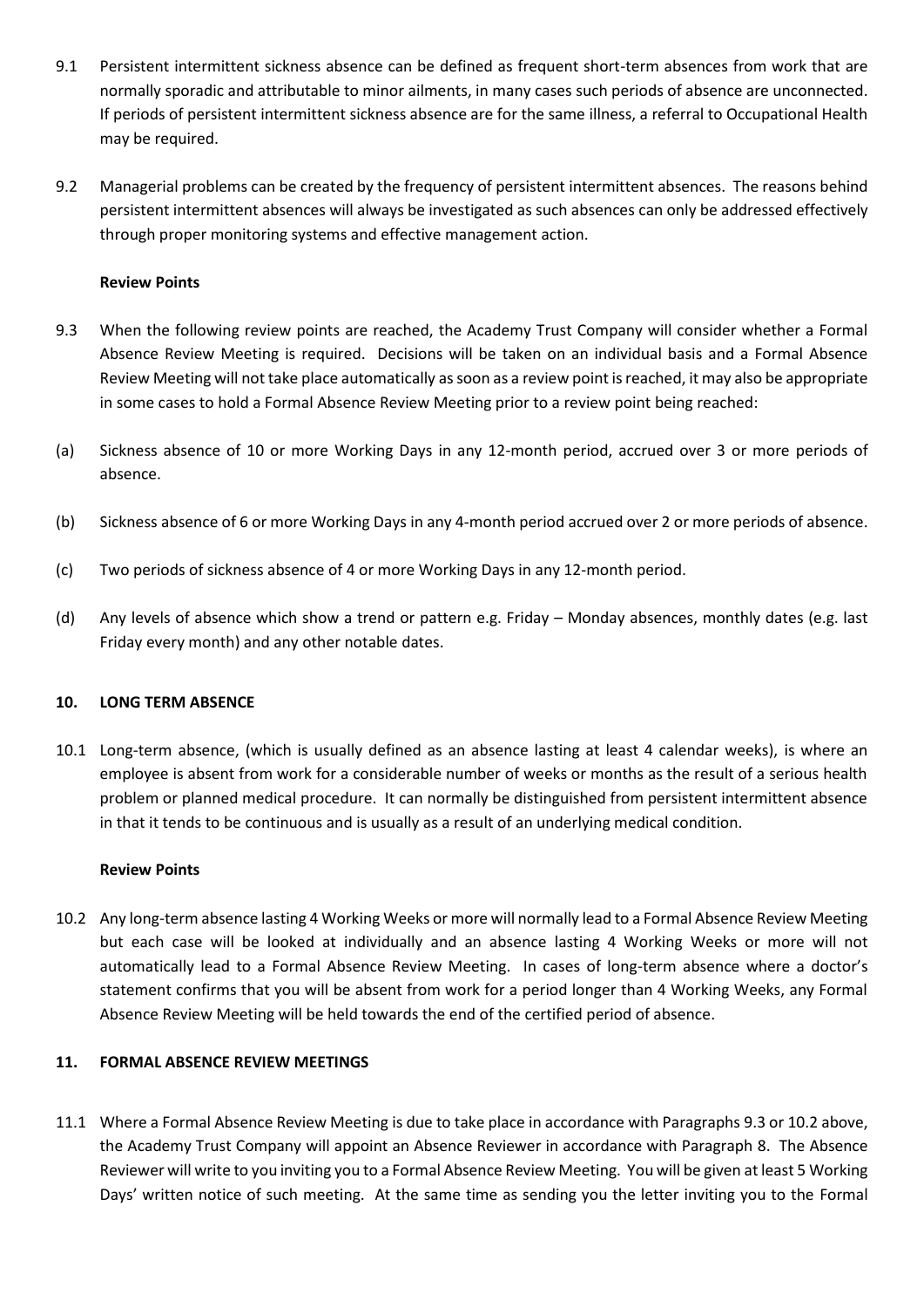Absence Review Meeting, the Absence Reviewer will also send you a copy of the Absence Report which they have prepared and which shall:

- (a) Provide details of your absences from work indicating the reasons given for the absence
- (b) Provide details of any suggestions made by you or the Academy Trust Company as to reasonable adjustments that could be made to your working arrangements with a view to reducing your absence or assisting your return to work
- (c) Include copies of doctor's statements and all medical reports including those obtained from Occupational Health.
- 11.2 In the letter inviting you to the Formal Absence Review Meeting it will state that one of the possible outcomes of this Policy and Procedure could be the termination of your employment where this is appropriate.
- 11.3 At a Formal Absence Review Meeting you will have the opportunity to:
- (a) Present any medical evidence you think is relevant
- (b) Make reasonable suggestions with regard to managing your return to work including any phased return to work, flexible working, change or reduction of duties and/or working hours
- (c) Make suggestions of other reasonable adjustments that could be made.
- 11.4 Any evidence you wish to present at a Formal Absence Review Meeting should be provided to the Absence Reviewer at least two Working Days prior to the meeting.
- 11.5 Formal Absence Review Meetings may be adjourned if further information is required by the Absence Reviewer. You will be given at least 5 Working Days' written notice of any reconvened meeting and you should provide any evidence you wish to present at any reconvened meeting at least 2 Working Days prior to the meeting.

# **12. FORMAL RESPONSES**

12.1 The Absence Reviewer will send you a copy of the notes of the Formal Absence Review Meeting and will confirm the outcome of the Formal Absence Review Meeting in writing within 5 Working Days of the date of such meeting. The Absence Reviewer may, in addition to making an Occupational Health referral, make the following formal responses:

# (a) No action is required

The Absence Reviewer may conclude that no action is required, and no further action will be taken pursuant to this Policy and Procedure.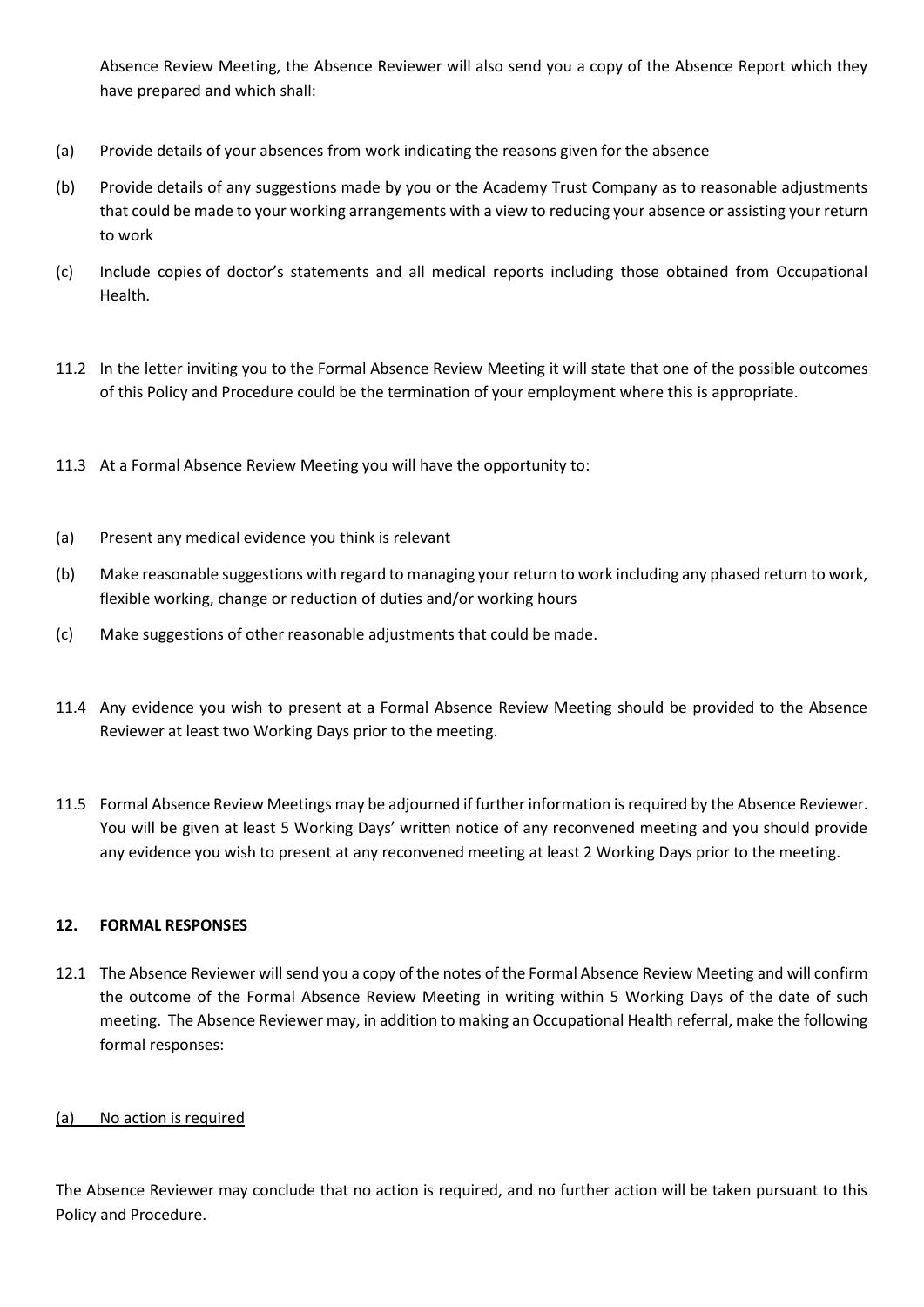## (b) Reasonable adjustments to working arrangements

These will vary on a case-by-case basis depending on the medical condition identified. Please note that reasonable adjustments may be made alongside a Stage 1 Absence Letter and/or a Stage 2 Absence Letter.

## (c) Stage 1 Absence Letter

- (i) In the context of a Formal Absence Review Meeting called in response to persistent intermittent absences this is a letter stating that if you are absent from work for two or more Working Days in the next six months you may be invited to a further Formal Absence Review Meeting where you may be at risk of being issued with a Stage 2 Absence Letter. Please note that the two or more Working Days absence do not need to be consecutive. A Stage 1 Absence Letter may, if appropriate, be accompanied by an action plan which provides details of any improvements necessary to achieve satisfactory levels of attendance and the timescale for improvement including details of any support or training to be provided.
- (ii) In the context of a long-term sickness absence this is a letter stating that if you are not fully back to work within 4-12 Working Weeks there may be a further Formal Absence Review Meeting. The precise number of Working Weeks will be set by reference to the available medical evidence. At this further Formal Absence Review Meeting the Absence Reviewer may, in addition to making an Occupational Health referral, issue you with a further Stage 1 Absence Letter or a Stage 2 Absence Letter, or may determine that no further action is required. If you are already fully back to work by the time of the Formal Absence Review Meeting the Stage 1 Absence Letter will acknowledge this and will state that if you are absent from work for one or more Working Weeks in the next six months you may be invited to a further Formal Absence Review Meeting where you may be at risk of being issued with a Stage 2 Absence Letter.

#### (d) Stage 2 Absence Letter

- (i) In the context of a Formal Absence Review Meeting called in response to persistent intermittent absence this is a letter stating that if you are absent from work at all in the next six months you may be referred to the Final Absence Reviewer who will invite you to a Final Absence Review Meeting which could lead to your dismissal. A Stage 2 Absence Letter may, if appropriate, be accompanied by an action plan which provides details of any improvements necessary to achieve satisfactory levels of attendance and the timescale for improvement including details of any support or training to be provided. Please note that a Stage 2 Absence Letter should not be given before a Stage 1 Absence Letter.
- (ii) In the context of long term sickness absence this is a letter stating that if you are not fully back to work within 4-12 Working Weeks you may be referred to the Final Absence Reviewer who will invite you to a Final Absence Review Meeting which could lead to your dismissal. The precise number of Working Weeks will be set by reference to the available medical evidence. If you are already fully back to work by the time of the Formal Absence Review Meeting the Stage 2 Absence Letter will acknowledge this and will state that if you are absent from work for one or more Working Weeks in the next six months you may be referred to the Final Absence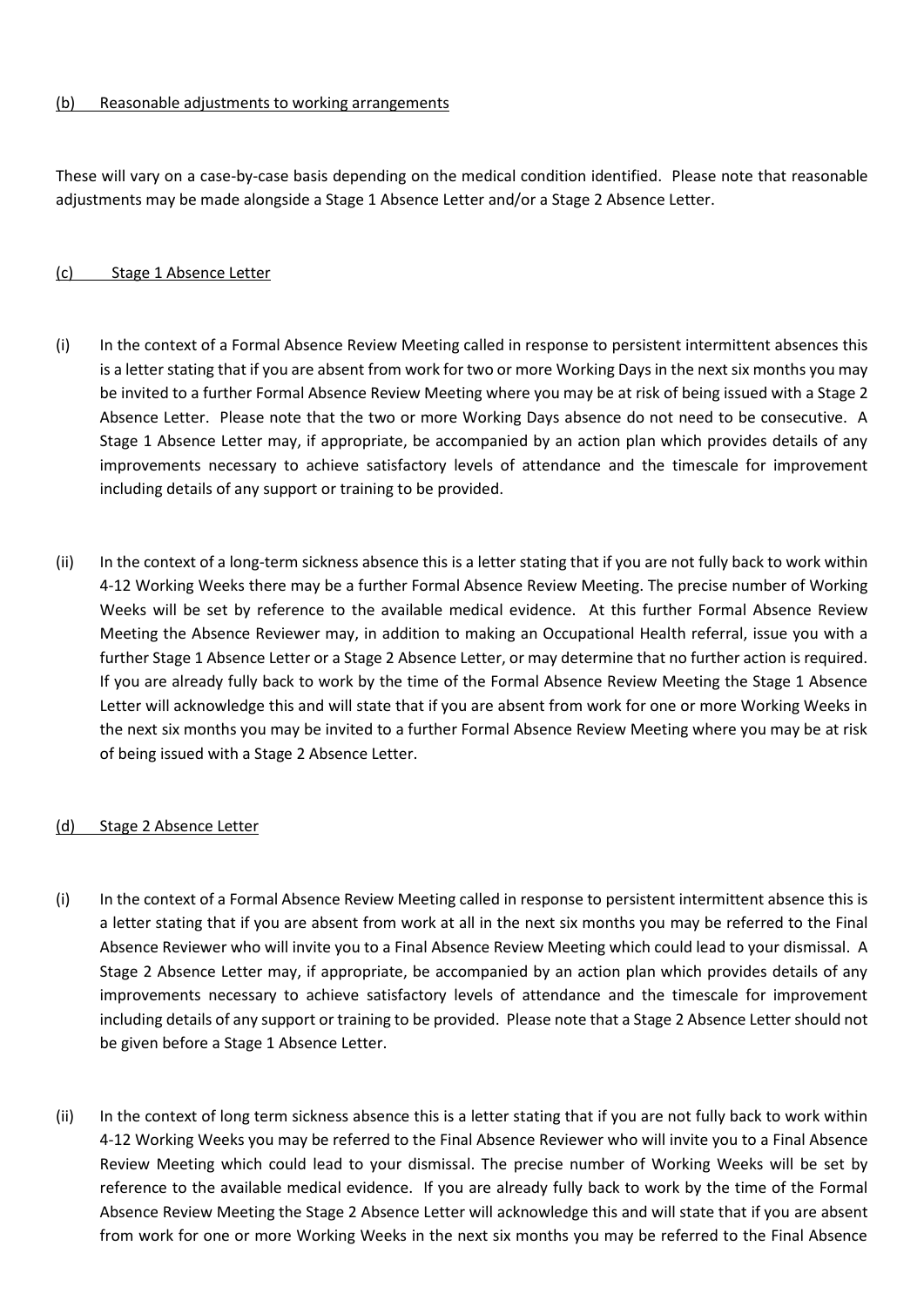Reviewer who will invite you to a Final Absence Review Meeting which could lead to your dismissal. Please note that a Stage 2 Absence Letter should not be given before a Stage 1 Absence Letter.

- 12.2 Where a Final Absence Review Meeting is due to take place, the Academy Trust Company will appoint a Final Absence Reviewer in accordance with Paragraph 8. The Final Absence Reviewer will write to you inviting you to a Final Absence Review Meeting. You will be given at least 5 Working Days' written notice of such meeting. At the same time as sending you the letter inviting you to the Final Absence Review Meeting, the Final Absence Reviewer will also send you a copy of an updated Absence Report containing the information listed in Paragraph 11.1 which will be updated, if possible, to include an up to date Occupational Health assessment. The letter inviting you to the Final Absence Review Meeting will state that one of the possible outcomes of the Final Absence Review Meeting could be the termination of your employment.
- 12.3 Any evidence you wish to present at the Final Absence Review Meeting should be provided to the Final Absence Reviewer at least two Working Days prior to the meeting.
- 12.4 A Final Absence Review Meeting may be adjourned if further information is required by the Final Absence Reviewer. You will be given at least 5 Working Days' written notice of any reconvened meeting and you should provide any evidence you wish to present at any reconvened meeting at least two Working Days prior to the meeting.
- 12.5 The Final Absence Reviewer will send you a copy of the notes of the Final Absence Review Meeting and will confirm the outcome of the Final Absence Review Meeting in writing within 5 Working Days of the Date of such meeting. The Final Absence Reviewer may, (in addition to the responses available to the Absence Reviewer), make the following formal responses:

# (a) Dismissal with Notice

In coming to such a decision in relation to a case of **persistent intermittent absence** the Final Absence Reviewer will consider:

- (i) The total absence and pattern of absence
- (ii) The available medical prognosis
- (iii) Advice from Occupational Health
- (iv) The reasons provided for the absence
- (v) How long the employee has worked for the Academy Trust Company
- (vi) Is the job a key job? If so, how long can the Academy/Academy Trust Company effectively function without the employee's contribution?
- (vii) The additional demands the persistent intermittent absence has generated for other employees of the Academy/Academy Trust Company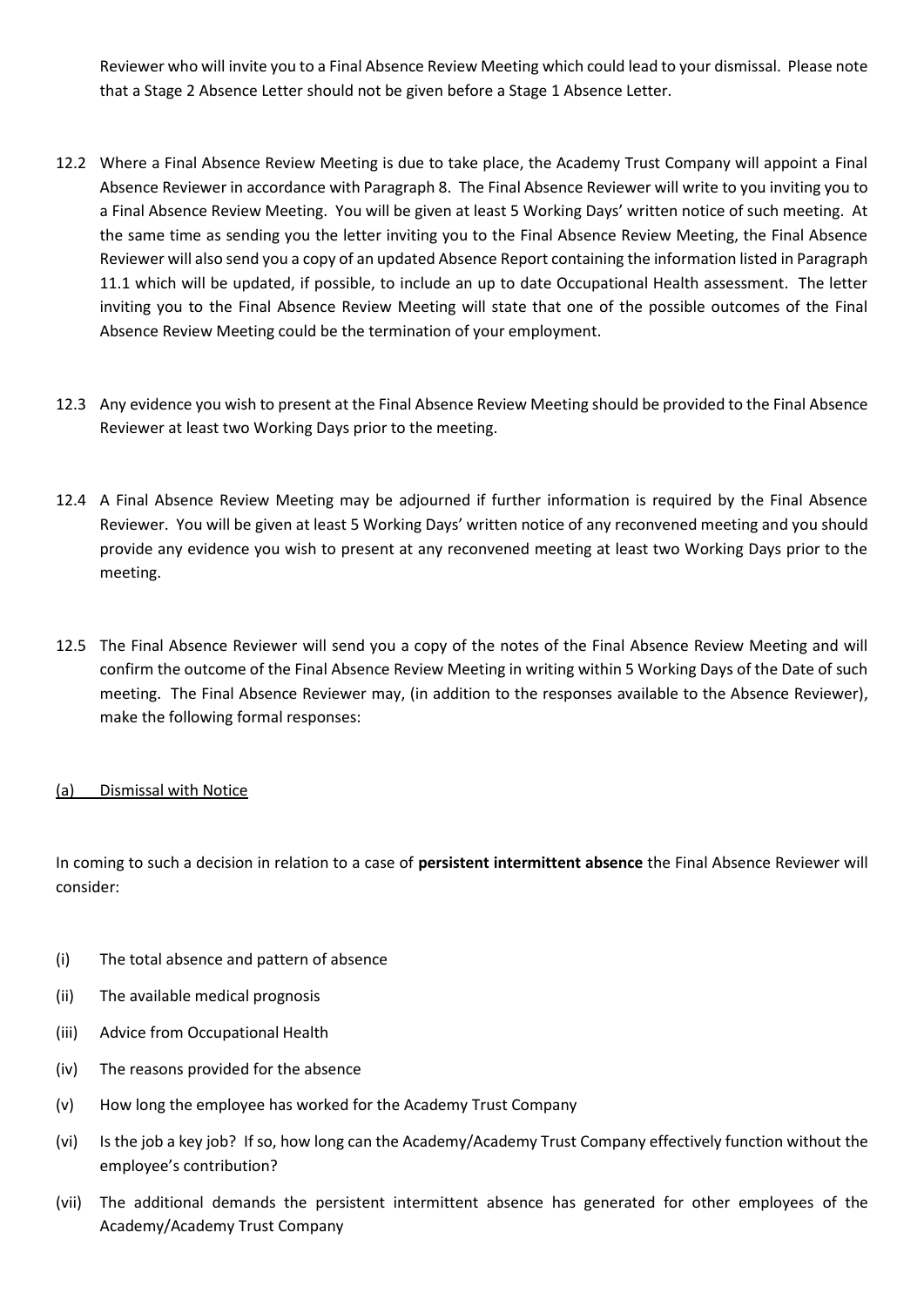- (viii) Whether other reasonable adjustments or flexible working have been considered
- (ix) Whether other reasonable adjustments have been made and, if so, whether they were effective
- (x) Whether adequate support was offered by the Academy/Academy Trust Company.

In coming to such a decision in relation to a case of **long-term absence** the Final Absence Reviewer will consider:

- (i) The available medical prognosis
- (ii) Advice from Occupational Health
- (iii) Is a complete recovery likely and, if so, when?
- (iv) How long the employee has worked for the Academy Trust Company
- (v) Is the job a key job? If so, how long can the Academy/Academy Trust Company effectively function without the employee's contribution?
- (vi) The additional demands the absence has generated for other employees of the Academy/Academy Trust Company
- (vii) Whether alternative employment or a transfer is available, suitable and acceptable (with salary protection considered on a case-by-case basis)
- (viii) Whether ill-health retirement has been explored
- (ix) Whether other reasonable adjustments or flexible working have been considered
- (x) Whether other reasonable adjustments have been made and, if so, whether they were effective.
- 12.6 In a case where your employment is terminated, the Final Absence Reviewer will recommend to the Academy Trust Company that your employment is terminated in accordance with your contract of employment. The Board will ratify that decision and then take appropriate steps to terminate your employment. Please note that the Board will not review the Final Absence Reviewer's decision in order to ensure that a Directors' Appeal Panel can be convened if necessary. Appropriate alternatives to dismissal will always be considered by the Final Absence Reviewer and discussed with you.
- 12.7 In the event that your employment is terminated in accordance with Paragraph 12.5(a) above:
- (a) If your contract of employment contains a garden leave clause the Academy Trust Company may exercise that clause so that you are not required to attend the Academy/Academy Trust Company during your notice period but remain employed and so bound by the terms of your contract of employment until the expiry of the notice period; or
- (b) If your contract of employment contains a payment in lieu of notice clause the Academy Trust Company may exercise that clause to bring your contract to an end with immediate effect.
- 12.8 You may appeal against a Stage 1 Absence Letter or a Stage 2 Absence Letter by writing to the Clerk within 5 Working Days of the date of the relevant letter.

12.9 You may appeal against a dismissal with notice by writing to the Clerk within 10 Working Days of the date of the notification of termination.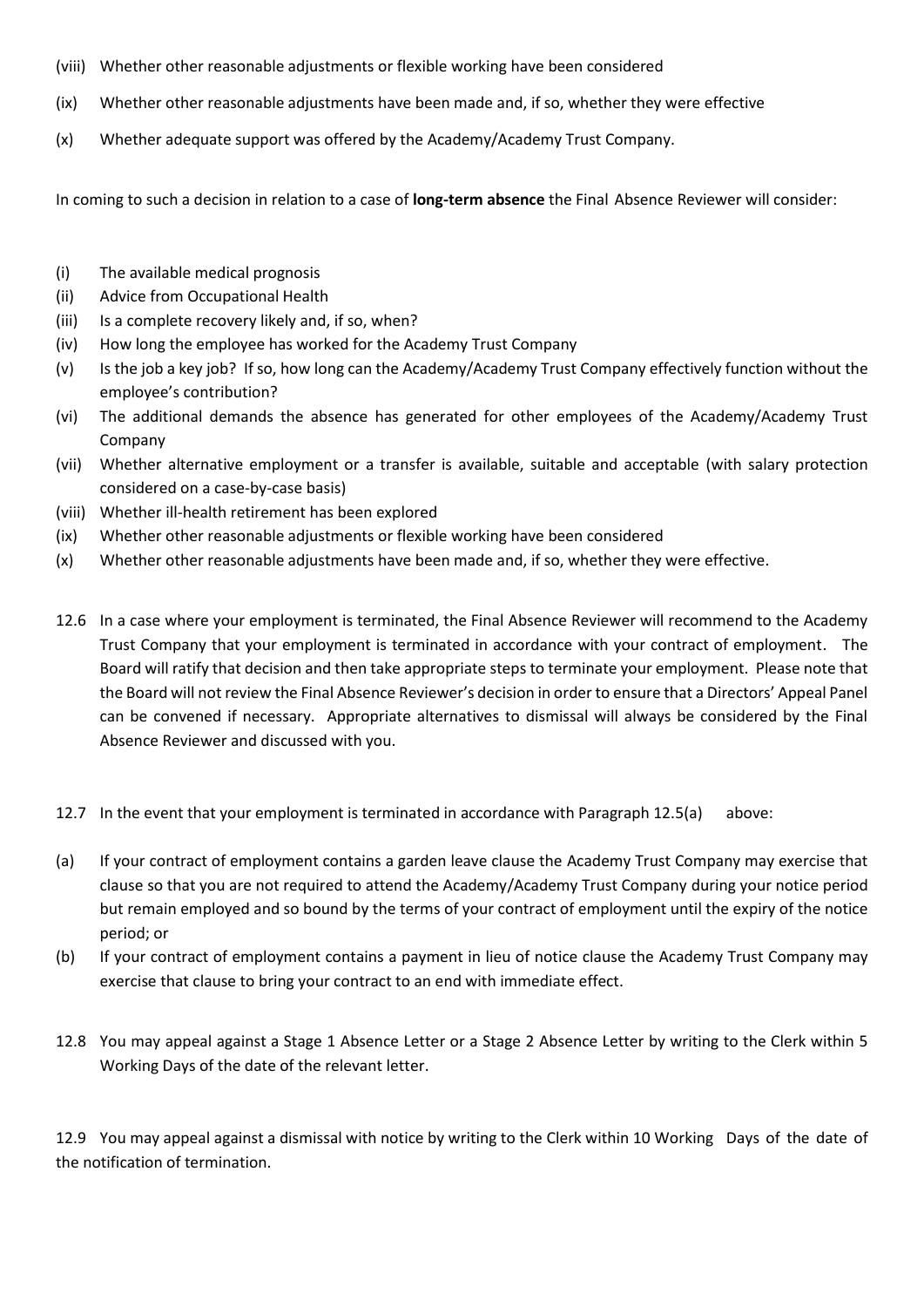- 12.10 Any appeal letter lodged in accordance with Paragraphs 12.8 or 12.9 above must set out the grounds of your appeal in detail. When preparing your appeal letter, you may wish to consider the following grounds:
- (a) that the action taken was unfair;
- (b) that this Sickness Absence Policy and Procedure was applied defectively or unfairly;
- (c) that new evidence has come to light which was not available when the relevant decision was made by the Absence Reviewer or the Final Absence Reviewer;
- (d) that the sanction was overly harsh in all the circumstances.
- 12.11 The fact of the appeal will not delay the commencement of any period of time covered by an Absence Letter or of any notice period.
- 12.12 Any appeal will normally be heard within 20 Working Days of the Clerk receiving your appeal letter. You will be given at least 5 Working Days' notice of an Appeal Meeting and you should provide any evidence you wish to present at your appeal at least 2 Working Days prior to the Appeal Meeting.
- 12.13 Written or oral evidence can be presented at an Appeal Meeting. If written evidence is to be relied upon, you will be provided with it at least 5 Working Days prior to the Appeal Meeting and you will be given a reasonable opportunity to comment on it during the Appeal Meeting, if you attend the meeting. If you do not attend the Appeal Meeting, you will be given an opportunity to provide written responses to any evidence presented.
- 12.14 If oral evidence is heard, you will be given an opportunity to comment on it either by (a) attending the Appeal Meeting or (b) reviewing the notes of that oral evidence after the Appeal Meeting (if you were not present at the Appeal Meeting where such oral evidence was given). In the event of (b) you must provide any response to the notes of the oral evidence within 5 Working Days of being provided with the same. The Appeal Manager will consider all of the evidence provided in order to determine whether the relevant decision was fair and reasonable.
- 12.15 The Appeal Manager will confirm the outcome of the Appeal Meeting in writing to you within 5 Working Days of the date of the Appeal Meeting or receipt of your responses to the notes of the oral evidence provided to you in accordance with Paragraph 12.14 above (as appropriate). The decision of the Appeal Manager is final and there will be no further right of appeal. The potential outcomes of the Appeal Meeting are that:
- (a) the Appeal Manager may uphold the decision of the Absence Reviewer or Final Absence Reviewer (as appropriate) and any sanction imposed by the Absence Reviewer or Final Absence Reviewer will be upheld; or
- (b) the Appeal Manager may uphold the employee's appeal and impose a lesser sanction to that imposed by the Absence Reviewer or Final Absence Reviewer (as appropriate); or
- (c) the Appeal Manager may uphold the employee's appeal and conclude that any sanction imposed by the Absence Reviewer or Final Absence Reviewer (as appropriate) should be withdrawn and that no further action should be taken pursuant to this Sickness Absence Policy and Procedure.
- 12.16 Should an appeal against dismissal be successful, you will be reinstated with no break in your continuous service.

# **13. DIRECTORS' PANELS**

13.1 Directors' Absence and Appeal Panels shall comprise three non-staff Directors not previously involved in the matter and shall not comprise the Chair or Vice-Chair unless there are insufficient numbers of non-staff Directors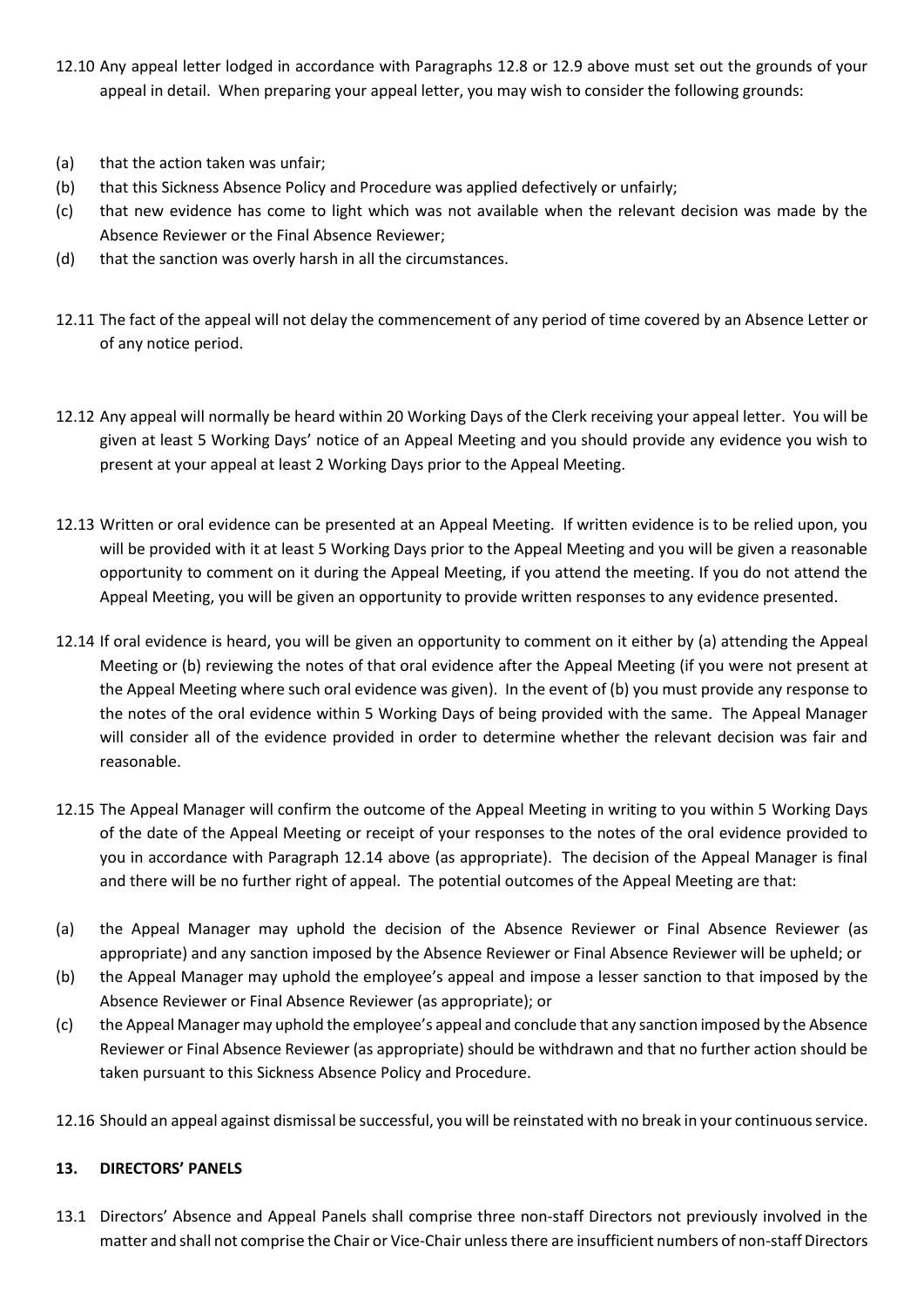not previously involved in the matter, in which case the Chair and/or Vice-Chair may be appointed to a Directors' Absence or Appeal Panel but only if they have not previously been involved in the matter.

13.2 In the exceptional event that there are insufficient numbers of Directors available to participate in a Directors' Absence or Appeal Panel, the Academy Trust Company may appoint associate members solely to participate in the appropriate Directors' Absence or Appeal Panel on the recommendation of the Diocesan Schools Commission.

## **14. COMPANION**

- 14.1 You may be accompanied by a Companion at any return to work discussion, informal discussion, Formal Absence Review or Final Absence Review and at any subsequent Appeal Meeting.
- 14.2 You must let the relevant Reviewer or Manager know who your Companion will be at least one Working Day before the relevant meeting.
- 14.3 If you have any particular reasonable need, for example, because you have a disability, you can also be accompanied by a suitable helper.
- 14.4 Your Companion can address the meeting in order to:
- (a) put your case;
- (b) sum up your case;
- (c) respond on your behalf to any view expressed at the meeting; and
- (d) ask questions on your behalf.
- 14.5 Your Companion can also confer with you during the meeting.
- 14.6 Your Companion has no right to:
- (a) answer questions on your behalf;
- (b) address the meeting if you do not wish it; or
- (c) prevent you from explaining your case.
- 14.7 Where you have identified your Companion and they have confirmed in writing to the relevant Reviewer or Manager that they cannot attend the date or time set for the meeting, the relevant meeting will be postponed for a period not in excess of five Working Days from the date set by the Academy Trust Company to a date and time agreed with your Companion. Should your Companion subsequently be unable to attend the rearranged Meeting, it may be held in their absence or written representations will be accepted.